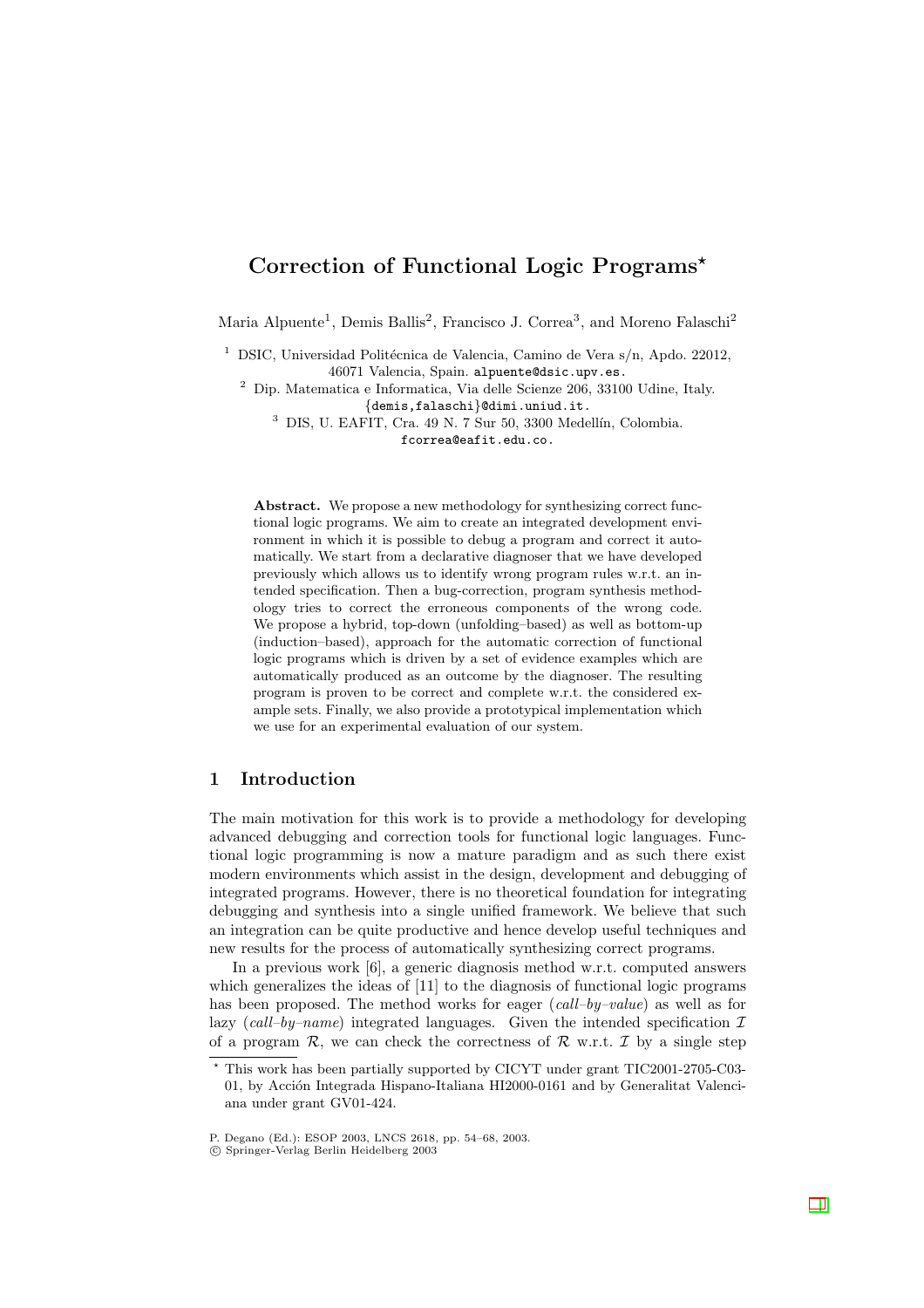of a (continuous) immediate consequence operator which we associate to our programs. This specification  $\mathcal I$  may be partial or complete, and can be expressed in several ways: for instance, by (another) functional logic program [6,2], by an assertion language [10] or by equation sets (in the case when it is finite). Our methodology is based on abstract interpretation: we construct *over* and *under* specifications  $\mathcal{I}^+$  and  $\mathcal{I}^-$  to correctly over- (resp. under-) approximate the intended semantics  $I$ . We then use these two sets respectively for the functions in the premises and the consequences of the immediate consequence operator, and by a simple static test we can determine whether some of the clauses are wrong. The debugging system  $\text{BUGGY}[3]$  is an experimental implementation of the method which allows the user to specify the (concrete) semantics by means of a functional logic program. In [2], we also presented a preliminary correction algorithm based on the deductive synthesis methodology known as *exampleguided unfolding* [8]. This methodology uses unfolding in order to discriminate positive from negative examples (resp. uncovered and incorrect equations) which are essentially obtained as an outcome by the diagnoser.

However, this pure deductive learner cannot be applied when the original wrong program is overspecialized (that is, it does not cover all the (positive) examples chosen to describe the pursued behavior). In this paper, we develop a new program corrector based on, and integrated with, the declarative debugger of [6,2], which integrates top–down as well as bottom–up synthesis techniques. The resulting method is conceptually cleaner than more elaborated, purely deductive or inductive learning procedures, and combines the advantages of both styles. Furthermore, our method is parametric w.r.t. the chosen bottom-up learner. As an instance of such parameter, we consider for the bottom-up part of the algorithm the functional logic inductive framework of [17,20]. Informally, our correction procedure works as follows. Starting from an overly general program (that is, a program which covers all positive examples as well as some negative ones), the top–down algorithm unfolds the program until a set of rules which only occur in the refutation of the negative examples is identified, and then they are removed from the program. When the original wrong program does not initially cover all positive examples, we first invoke the bottom–up procedure, which "generalizes" the program as to fulfil the applicability conditions. After introducing the new method we prove its correctness and completeness w.r.t. the considered example sets. Finally we present a prototypical implementation of our system and the relative benchmarks. The following example illustrates our method.

*Example 1.* Let us consider the program:

$$
\mathcal{R} = \{od(\mathbf{0}) \to true, od(\mathbf{s}(\mathbf{X})) \to od(X), z(0) \to \mathbf{1}, z(s(X)) \to z(X) \}
$$

which is wrong w.r.t. the following specification of the intended semantics (mistakes in  $R$  are marked in bold):

$$
\mathcal{I} = \{ ev(0) \to true, ev(s(s(X))) \to ev(X), \\ od(s(X)) \to true \Leftarrow ev(X) = true, z(X) \to 0 \}.
$$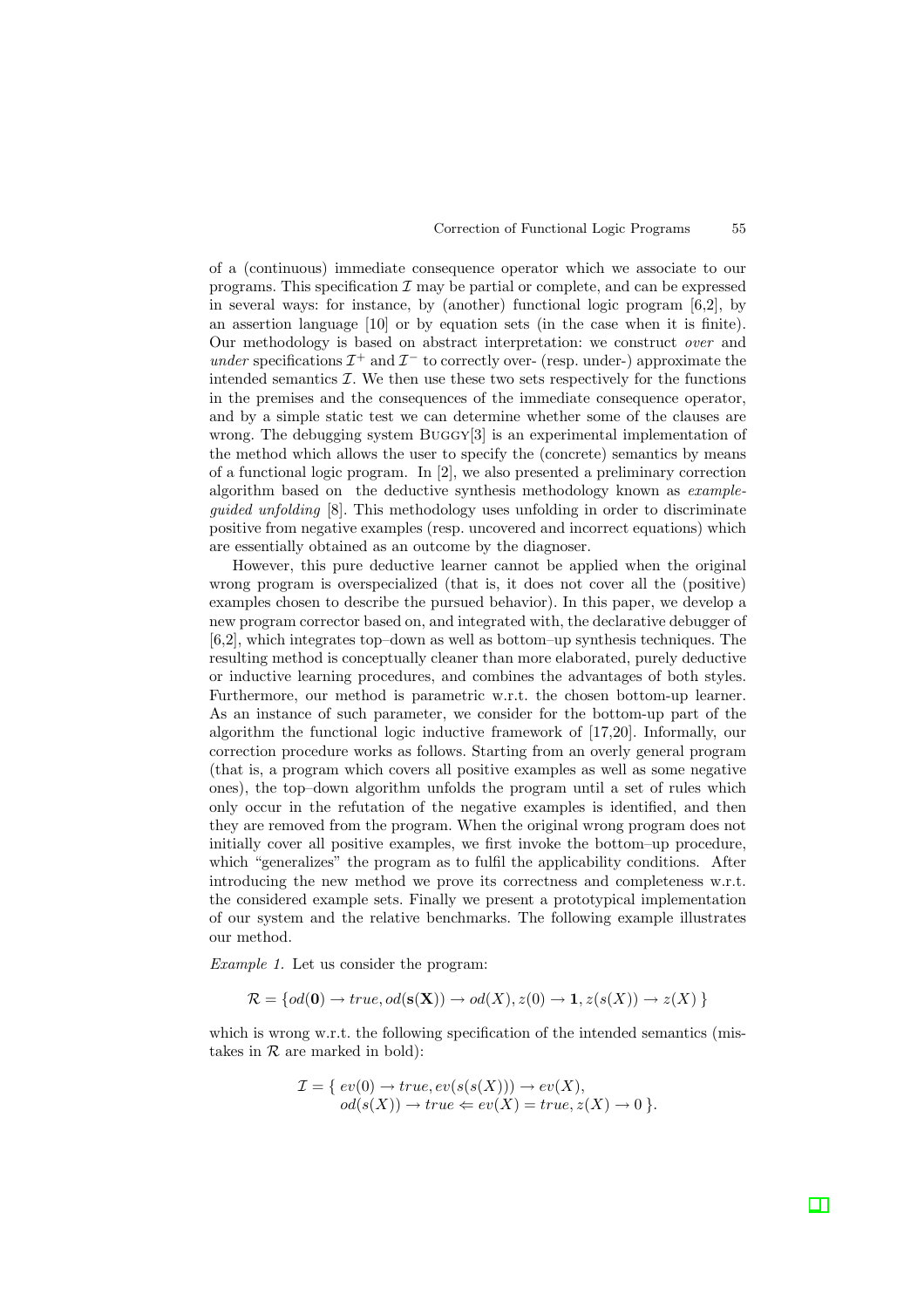By running the diagnosis system Buggy, we are able to isolate the wrong rules of  $\mathcal R$  w.r.t. the given specification. By exploiting the debugger outcome as described later, the following positive and negative example sets are automatically produced (the user is allowed to fix the cardinality of the example sets by tuning some system parameters):

$$
E^+ = \{od(s^3(0)) = true, od(s(0)) = true, z(s^2(0)) = 0, z(s(0)) = 0, z(0) = 0 \}
$$
  

$$
E^- = \{od(s^2(0)) = true, od(0) = true, z(0) = 1, z(s(0)) = 1, z(s^2(0)) = 1 \}.
$$

We observe that unfolding the rule  $r \equiv od(s(X)) \rightarrow od(X)$  w.r.t. R results in replacing r by two new rules  $r_1 \equiv od(s(0)) \rightarrow true$  and  $r_2 \equiv od(s^2(X)) \rightarrow od(X)$ . Now, by getting rid of rule  $od(0) \rightarrow true$ , we obtain a new recursive definition for function od covering the positive examples while no negative example can be proven, which corrects the bug on function od.

However, note that this approach cannot be used for correcting function  $z$ : unfolding the rules defining  $z$  does not contribute to demonstrate the positive examples since the original program is overspecialized and unfolding can only specialize it further. Nevertheless, by generalizing function  $z$  as in the bottom-up inductive framework of [20], we get the new rule  $z(X) \to 0$ . Now, by eliminating rule  $z(0) \rightarrow 1$ , which does not contribute to any positive example, we obtain the final outcome

$$
\mathcal{R}^c = \{od(s(0)) \to true, od(s(s(X))) \to od(X), z(X) \to 0, z(s(X)) \to z(X) \}
$$

which is correct w.r.t. the computed example sets.

The rest of the paper is organized as follows. Section 2 summarizes some preliminary definitions and notations. Section 3 recalls the framework for the declarative debugging of functional logic programs defined in [2]. In Section 4, we present the basic, top-down automatic correction procedure. Section 5 integrates this algorithm with a bottom-up inductive learner which allows us to apply the correction methodology when the original program is overly specialized. In Section 6, we present an experimental evaluation of the method on a set of benchmarks. Section 7 discusses some related work and concludes. Proofs of all technical results can be found in [1].

### **2 Preliminaries**

Let us briefly recall some known results about rewrite systems  $[7,22]$  and functional logic programming (see [19,21] for extensive surveys). For simplicity, definitions are given in the one-sorted case. The extension to many–sorted signatures is straightforward, see [27]. Throughout this paper,  $V$  will denote a countably infinite set of variables and  $\Sigma$  denotes a set of function symbols, or *signature*, each of which has a fixed associated arity.  $\tau(\Sigma \cup V)$  and  $\tau(\Sigma)$  denote the nonground word (or term) algebra and the word algebra built on  $\Sigma \cup V$  and  $\Sigma$ , respectively.  $\tau(\Sigma)$  is usually called the *Herbrand universe*  $(\mathcal{H}_{\Sigma})$  over  $\Sigma$  and it will be denoted by  $H$ . B denotes the *Herbrand base*, namely the set of all ground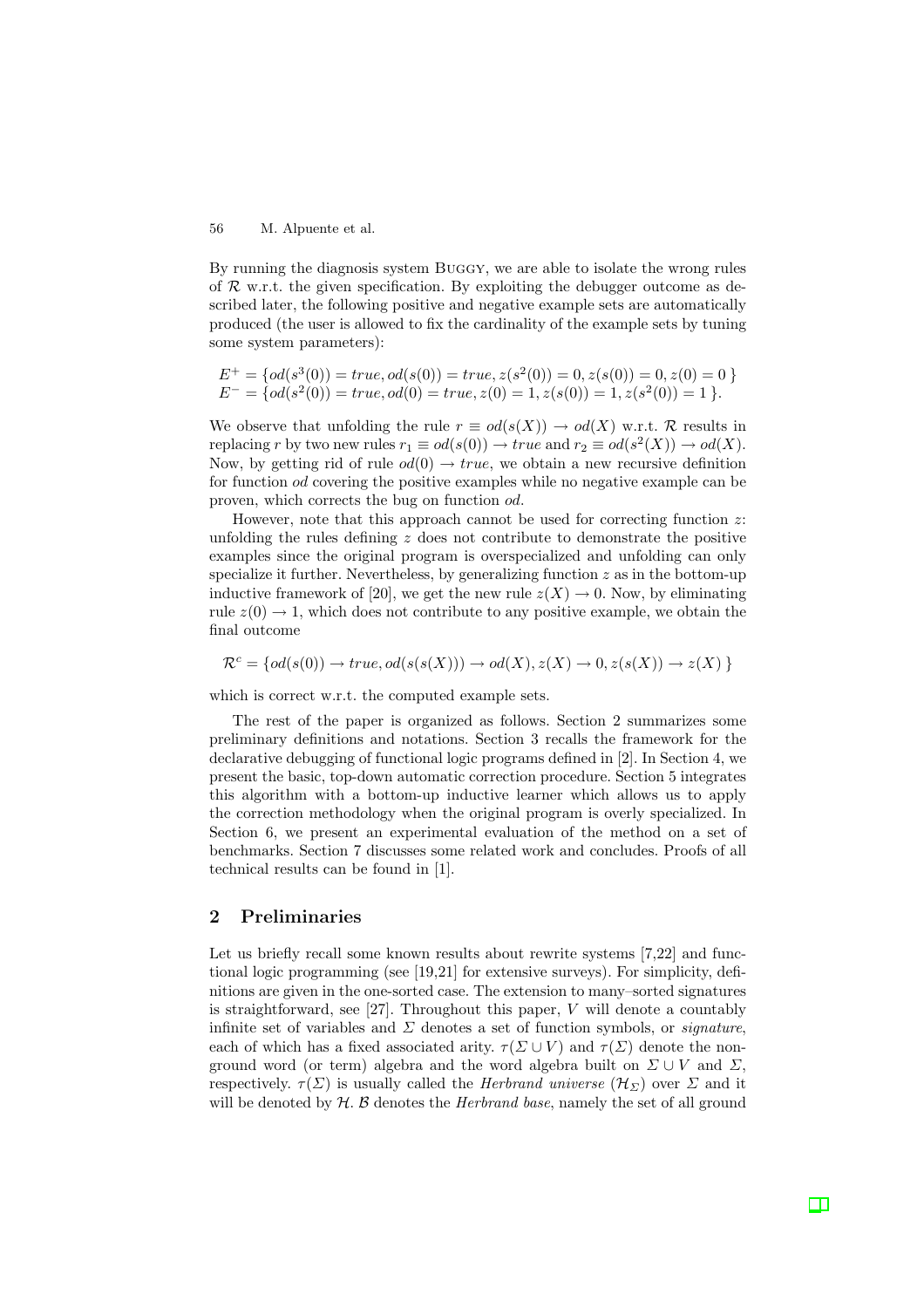equations which can be built with the elements of  $H$ . A *equation*  $s = t$  is a pair of terms  $s, t \in \tau(\Sigma \cup V)$ . Terms are viewed as labelled trees in the usual way. Term *positions* are represented by sequences of natural numbers, where Λ denotes the empty sequence.  $O(t)$  denotes the set of positions of a term t, while  $\overline{O}(t)$  is the set of nonvariable positions of t.  $t_{1u}$  is the subterm at the position u of t.  $t[r]_u$  is the term t with the subterm at the position u replaced with r. These notions extend to sequences of equations in a natural way. By  $Var(s)$  we denote the set of variables occurring in the syntactic object s, while  $|s|$  denotes the set of ground instances of s. Identity of syntactic objects is denoted by  $\equiv$ . A *substitution* is a mapping from the set of variables V to the set  $\tau(\Sigma \cup V)$ . Given a set of equations  $E$ ,  $mgu(E)$  denotes the *most general unifier* of  $E$  [25].

A *conditional term rewriting system* (CTRS for short) is a pair  $(\Sigma, \mathcal{R})$ , where R is a finite set of reduction (or rewrite) rule schemes of the form  $(\lambda \to \rho \Leftarrow C)$ ,  $\lambda, \rho \in \tau(\Sigma \cup V), \lambda \notin V$  and  $Var(\rho) \subseteq Var(\lambda)$ . The condition C is a (possibly empty) sequence  $e_1,\ldots,e_n, n \geq 0$ , of equations. We will often write just R instead of  $(\Sigma, \mathcal{R})$ . If a rewrite rule has no condition, we write  $\lambda \to \rho$ . A goal  $\Leftarrow g$ is a rewrite rule with no head, and we simply denote it by g.

For CTRS  $\mathcal{R}, r \ll \mathcal{R}$  denotes that r is a new variant of a rule in  $\mathcal{R}$  such that r contains only *fresh* variables, i.e. contains no variable previously met during computation (standardized apart). Given a CTRS  $\langle \Sigma, \mathcal{R} \rangle$ , we assume that the signature  $\Sigma$  is partitioned into two disjoint sets  $\Sigma = C \oplus \mathcal{D}$ , where  $\mathcal{D} = \{f \mid (f(\tilde{t}) \to r \Leftarrow C) \in \mathcal{R}\}\$ and  $\mathcal{C} = \Sigma \setminus \mathcal{D}$ . Symbols in  $\mathcal{C}$  are called *constructors* and symbols in D are called *defined functions*. The elements of  $\tau(\mathcal{C}\cup\mathcal{V})$  are *constructor* terms. A pattern is a term  $f(l_1,\ldots,l_n)$  such that  $f\in\mathcal{D}$ and  $l_1, \ldots, l_n$  are constructor terms. A term s is a *normal form*, if there is no term t with  $s \to_{\mathcal{R}} t$ , where  $\to_{\mathcal{R}}$  denotes the (conditional) rewriting relation. We omit the subscript  $\mathcal R$  when no confusion can arise. In the remainder of this paper, a *(functional logic) program* is a finite CTRS. The program R is said to be canonical if the binary one-step rewriting relation  $\rightarrow_{\mathcal{R}}$  defined by  $\mathcal R$  is noetherian and confluent [22]. A *successful conditional rewriting sequence* (also called *proof*) for a goal g in  $\mathcal R$  (extended with the rules for the equality) is a sequence  $\mathcal{D}: g \equiv g_1 \rightarrow g_2 \rightarrow \ldots \rightarrow true$ .

The standard operational semantics of functional logic programs is based on narrowing [15,29], a combination of unification for parameter passing and reduction as evaluation mechanism which subsumes rewriting and SLD-resolution. Essentially, narrowing consists of the instantiation of goal variables, followed by a reduction step on the instantiated goal. Narrowing is complete in the sense of functional programming (computation of normal forms) as well as logic programming (computation of answers). Due to the huge search space of unrestricted narrowing, steadily improved strategies have been proposed. A *narrowing strategy* (or *position constraint*)  $\varphi$  is any well-defined criterion that obtains a smaller search space by permitting narrowing to reduce only some chosen positions. We denote by  $\sim_{\varphi}$  the narrowing relation with strategy  $\varphi$  (see [19] for a survey on narrowing strategies.)  $\mathbb{R}_{\varphi}$  denotes the class of CTRSs which satisfy the conditions for the completeness of the strategy  $\varphi$ . For instance, needed narrowing is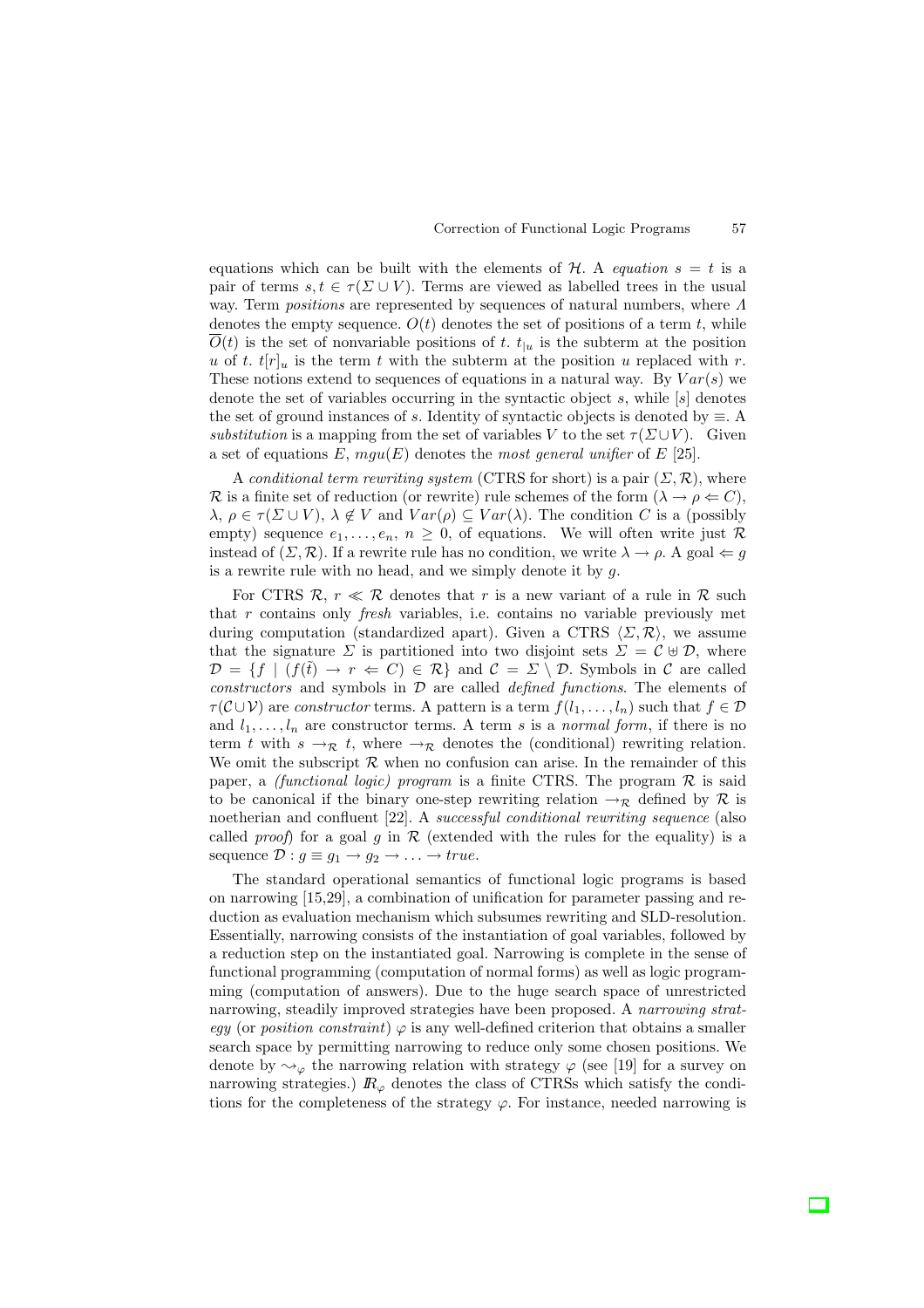known to be an optimal narrowing strategy for inductively sequential programs, a class of TRS's following the constructor discipline with discriminating lefthand side, that is, typical functional programs. For the completeness of "lazy strategies" such as needed narrowing, the strict equality  $\approx$  is considered, which is only defined on finite and completely determined data structures, and gives to equality the weak meaning of identity of finite objects (e.g., see [26]). Hence, we also assume that equations in g and C have the form  $s = t$  (where  $=$  denotes the standard equality) whenever we consider "eager strategies" such as innermost conditional narrowing ( $\varphi = inn$ ), whereas the equations have the form  $s \approx t$ when we consider needed narrowing ( $\varphi = needed$ ).

### **2.1 Denotation of a Functional Logic Program**

In order to formulate a semantics modeling computed answers, the usual Herbrand base has to be extended to the set of all (possibly) non-ground equations modulo variance [14].  $\mathcal{H}_V$  denotes the V*-Herbrand universe* which allows variables in its elements, and is defined as  $\tau(\Sigma \cup V)/_{\cong}$ , where  $\cong$  is the equivalence relation induced by preorder  $\leq$  of "relative generality" between terms. For the sake of simplicity, the elements of  $\mathcal{H}_V$  have the same representation as the elements of  $\tau(\Sigma \cup V)$  and are also called terms.  $\mathcal{B}_V$  denotes the V-Herbrand base, namely, the set of all equations  $s = t$  modulo variance, where  $s, t \in \mathcal{H}_V$ . Note that the standard Herbrand base  $\mathcal{B}$  is equal to  $|\mathcal{B}_V|$ .

In non-strict languages, if the compositional character of meaning has to be preserved in presence of infinite data structures and partial functions, then non-normalizable terms, which may occur as subterms within normalizable expressions, also have to be assigned a denotation. Following [18,26], we introduce a fresh constant symbol  $\perp$  into  $\Sigma$  to represent the value of expressions which would otherwise be undefined.

In the following we recall two useful semantics for functional logic programs (we refer to [6] for details).

**Operational Semantics.** The operational success set semantics  $\mathcal{O}_{\varphi}^{ca}(\mathcal{R})$  of a program  $\mathcal R$  w.r.t. narrowing strategy  $\varphi$  is defined by considering the answers computed for "most general calls":

 $\mathcal{O}_{\varphi}^{ca}(\mathcal{R}) = \Im_{\mathcal{R}}^{\varphi} \cup \{ (f(x_1,\ldots,x_n) = x_{n+1})\theta \mid (f(x_1,\ldots,x_n) =_{\varphi} x_{n+1}) \stackrel{\theta}{\sim_{\varphi}^{\varphi}}$ T s.t.  $f/n \in \mathcal{D}$ ,  $x_{n+1}$  and  $x_i$  are distinct variables, for  $i = 1, ..., n$ , where  $\Im_{\mathcal{R}}^{\varphi}$  denotes the set of identical equations  $c(x_1,...,x_n) =_{\varphi} c(x_1,...,x_n)$ ,  $c/n$ constructor symbol in R.

**Fixpoint Semantics.** The (bottom-up) fixpoint semantics  $\mathcal{F}_{\varphi}^{ca}(\mathcal{R})$ , modeling computed answers w.r.t. a narrowing strategy  $\varphi$ , is defined as the least fixpoint  $\mathcal{F}_{\varphi}^{ca}(\mathcal{R}) = T_{\mathcal{R}}^{\varphi} \uparrow \omega$  of a parametric immediate consequence operator  $T_{\mathcal{R}}^{\varphi} : 2^{\mathcal{B}_{V}} \to$  $2^{\dot{\mathcal{B}}_V}$  which generalizes the ground immediate consequences operator in [21] in order to model computed answers.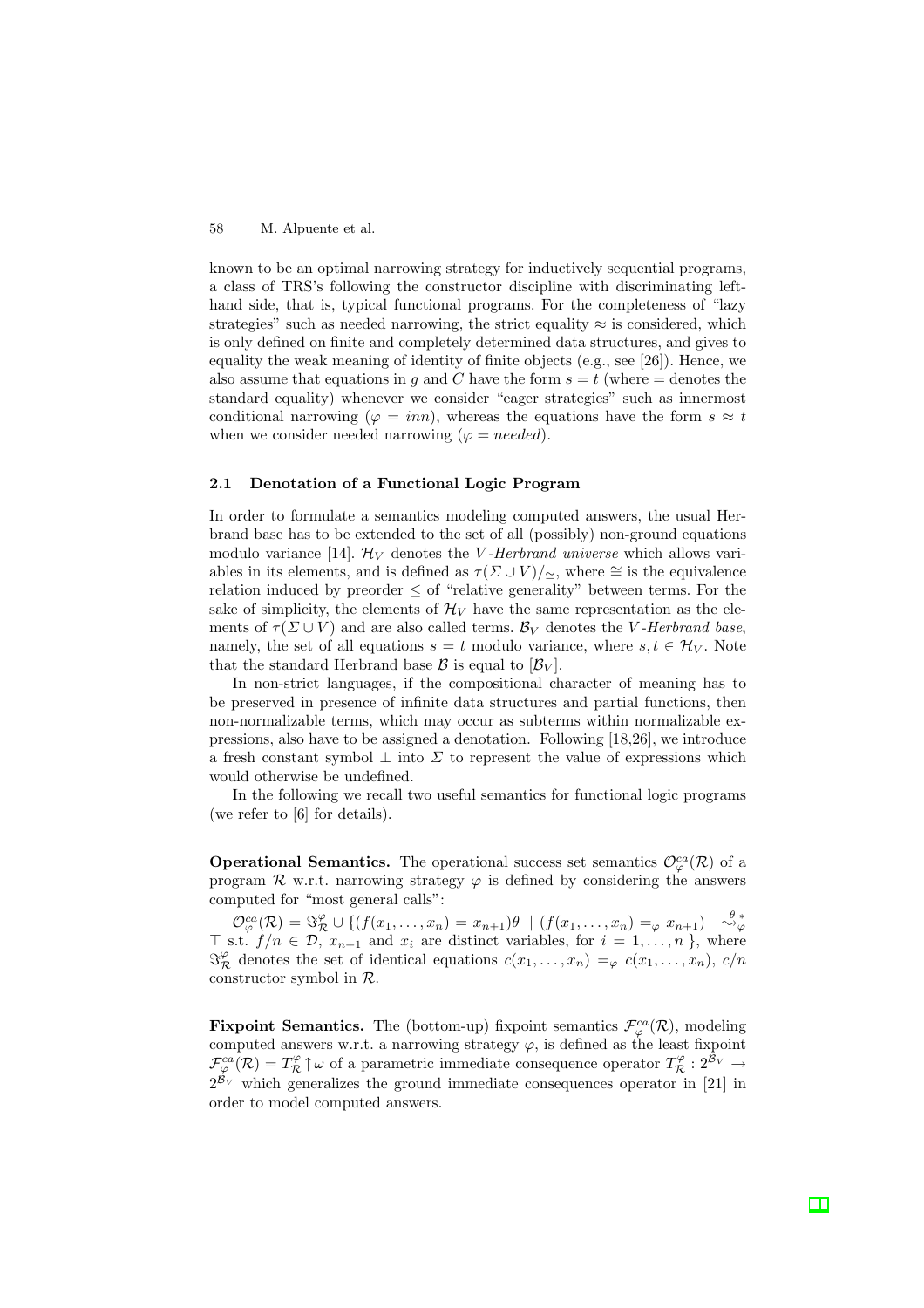The relationship between the operational and fixpoint semantics is established by the following theorem.

**Theorem 1.** [2]  $\mathcal{O}_{\varphi}^{ca}(\mathcal{R}) = \mathcal{F}_{\varphi}(\mathcal{R}) \setminus in progress(\mathcal{F}_{\varphi}(\mathcal{R})),$ *where, for equation set* S, inprogress(S) = { $\lambda = \rho \in S \perp \emptyset$  *occurs in*  $\rho$  *or*  $\rho$ *contains a defined function symbol of*  $\Sigma$ *}.* 

For the sake of clarity, let us summarize the relation among the two different program denotations  $\mathcal{F}_{\varphi}(\mathcal{R})$  and  $\mathcal{O}_{\varphi}^{ca}(\mathcal{R})$  introduced above. The compositional, fixpoint semantics  $\mathcal{F}_{\varphi}(\mathcal{R})$  which models successful as well as partial (nonterminating as well as intermediate computations, i.e. those equations  $f(\bar{t}) = s$  where s "has not reached its value") is obtained by computing the least fixpoint of the immediate consequences operator  $T_{\mathcal{R}}^{\varphi}$ . On the other hand, the operational success set semantics  $\mathcal{O}_{\varphi}^{ca}(\mathcal{R})$  only catches successful derivations, that is, it models the computed answers observable.

### **3 Diagnosis of Declarative Programs**

First we recall some basic definitions on the declarative diagnosis [11].

**Definition 1.** Let  $\mathcal{I}_{ca}$  be the specification of the intended success set semantics *for* R. An incorrectness symptom *is an equation* e *such that*  $e \in \mathcal{O}_{\varphi}^{ca}(\mathcal{R})$  and  $e \notin \mathcal{I}_{ca}$ . An incompleteness symptom *is an equation* e *such that*  $e \in \mathcal{I}_{ca}$  *and*  $e \notin \mathcal{O}_{\varphi}^{ca}(\mathcal{R}).$ 

In case of errors, in order to determine the faulty rules, we make use of the following definitions. We need to consider a fixpoint intended semantics  $\mathcal{I}_{\mathcal{F}}$ , that models both successful and "in progress" computations. The relation between  $\mathcal{I}_{\mathcal{F}}$  and the intended operational meaning is given by  $\mathcal{I}_{ca} = \mathcal{I}_{\mathcal{F}} \setminus in progress(\mathcal{I}_{\mathcal{F}}).$ **Definition 2.** Let  $I_F$  be the specification of the intended fixpoint semantics for

R. If there exists an equation  $e \in T^{\varphi}_{\{r\}}(\mathcal{I}_{\mathcal{F}})$  and  $e \notin \mathcal{I}_{\mathcal{F}}$ , then the rule  $r \in \mathcal{R}$ *is incorrect on* e*. We also say that* e *is* incorrect*. Reciprocally, the equation* e *is uncovered if*  $e \in \mathcal{I}_{\mathcal{F}}$  *and*  $e \notin T_{\mathcal{R}}^{\varphi}(\mathcal{I}_{\mathcal{F}})$ *.* 

Since program denotations generally consist of an infinite number of equations, the above conditions for correctness and completeness of a program w.r.t. to a given specification cannot be effectively computed. In [2], an abstract diagnosis methodology based on the abstract interpretation theory [12] was proposed. Abstract diagnosis is a correct approximation of the diagnosis technique presented so far where the semantic domains and operators are replaced by abstract ones. First, we build a suitable abstract immediate consequences operator  $(T^{\sharp \varphi}_\mathcal{R})$ , which uses an abstraction of the program rules where all infinite computations have been removed and is also parametric w.r.t. the narrowing strategy. The approximation is done by using a loop-checker which replaces the calls which are (risky to be) responsible for the infinite derivations by a fresh irreducible symbol  $\sharp$ . The fixpoint of  $T^{\sharp\varphi}_{\mathcal{R}}$  correctly approximates the fixpoint semantics of  $R$  and can be computed finitely. The abstract diagnosis process is performed w.r.t. two abstract (finite) semantics  $\mathcal{I}^-$  and  $\mathcal{I}^+$  which under- and over-approximate the intended semantics  $\mathcal{I}$ .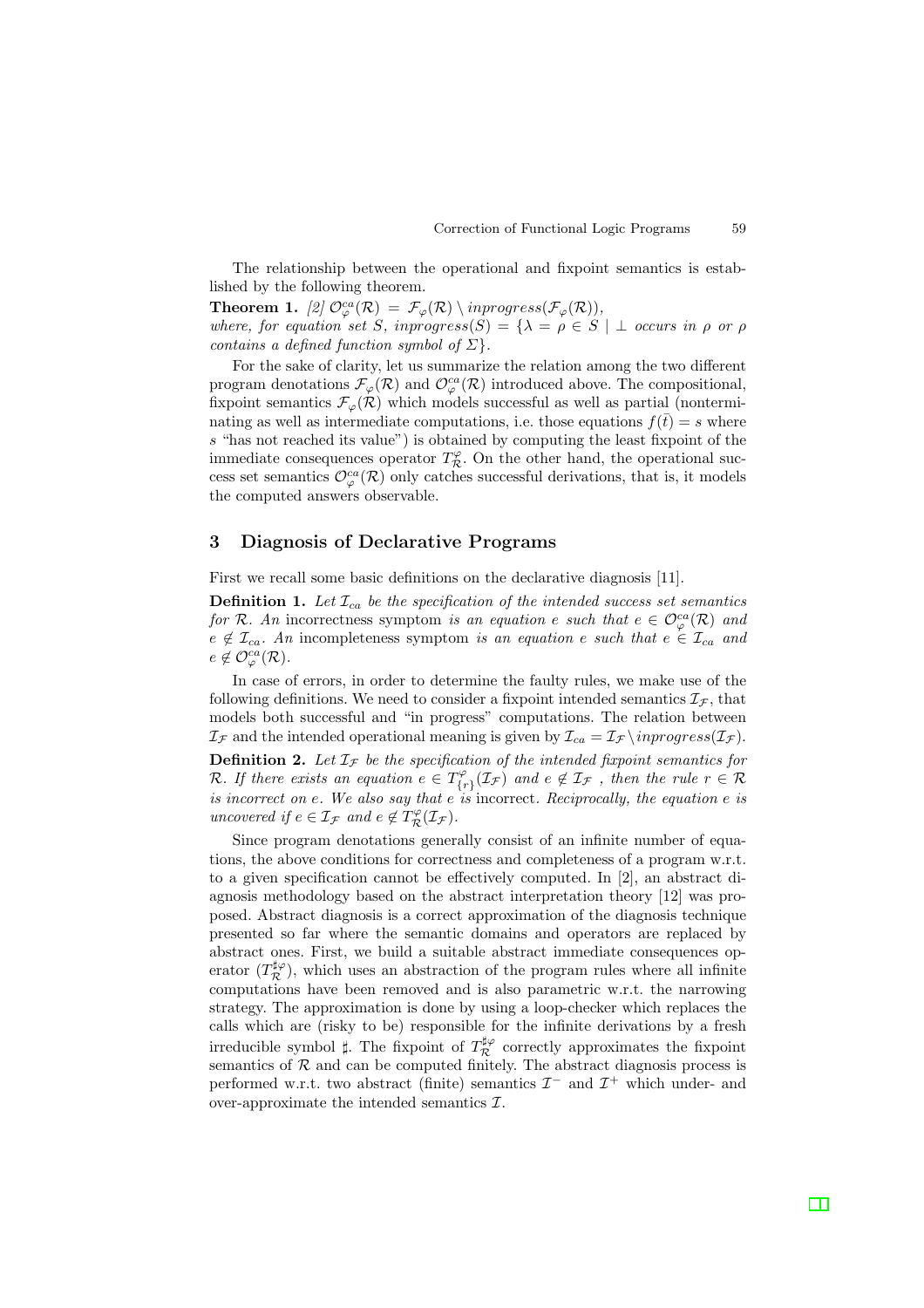## **4 Correction Method**

In this section, we present an inductive learning methodology which is able to repair a functional logic program containing buggy rules. The correction problem can be stated as follows. Let  $\mathcal R$  be a program,  $\mathcal I$  the intended specification,  $\mathcal{R}' \subseteq \mathcal{R}$  a set of incorrect rules w.r.t. *I*, and  $E = E^+ \cup E^-$  two disjoint (ground) example sets which model the pursued (not pursued) computational behaviour. We denote by  $\mathcal{R} \vdash E$  the fact that the (ground) equation set E can be reduced to true by using the rules of  $R$ . Then, we want to determine a set of rules X such that  $\mathcal{R}^c = (\mathcal{R} \setminus \mathcal{R}') \cup \mathcal{X}, \mathcal{R}^c \vdash E^+$  and  $\mathcal{R}^c \not\vdash E^-$ . Program  $\mathcal{R}^c$  will be called *correct* program (w.r.t.  $E^+$  and  $E^-$ ). We will call  $\mathcal{R}^- = \mathcal{R} \setminus \mathcal{R}'$  the *diminished* program. We note that  $\mathcal{R} \vdash E$  can be checked, even in the case that  $R$  is not terminating, by using the "normalization via  $\mu$ –normalization" method of [23] to compute, by levels, the 'maximal contexts' of the lhs's of the examples, and then comparing them with the ground constructor term in the corresponding rhs. By this technique, normal forms can be obtained by successively computing  $\mu$ -normal forms and shifting computations to maximal non-replacing subterms when a  $\mu$ -normal form has been obtained. The conditions for the completeness of this technique (csr-conditions) essentially amount to the termination of "context-sensitive rewriting"  $(csr)$  [24], which is much easier than the termination of rewriting. A csr practical tool for proving termination of csr is available at http://www.dsic.upv.es/users/elp/slucas/muterm.

The automatic search for a new rule in an induction process can be performed either bottom-up (i.e. from an overly specific rule to a more general) or top-down (i.e. from an overly general rule to a more specific). There are some reasons to prefer the top-down or *backward reasoning* process to the bottom–up or *forward reasoning* process [13]. On the one hand, it eliminates the need for navigating through all possible logical consequences of the program. On the other hand, it integrates inductive reasoning with the deductive process, so that the derived program is guaranteed to be correct. Unfortunately, it is known that the deductive process alone (i.e. unfolding) does not generally suffice for coming up with the corrected program, and inductive generalization techniques are necessary [13,28]. In [20,17], a bottom-up framework for synthesizing correct functional logic programs (w.r.t. the ground success set, Herbrand semantics) is presented which induces program rules from sets of equations which are respectively incorrect and correct w.r.t. the pursued program. Their methodology, however, is not particularly tailored for *theory revision*, and we need to adapt it since the uncontrolled application of the method would produce much speculation in our framework, which we want to avoid. Therefore, we follow a hybrid, top-down as well as bottom-up approach, which is able to infer program corrections that are hard, if not at all impossible, to obtain with a simple deductive learner.

### **4.1 Automatic Generation of Positive and Negative Example Sets**

Let us present a simple method for automatically generating the example sets which exploits the debugger outcome so that the user does not need to provide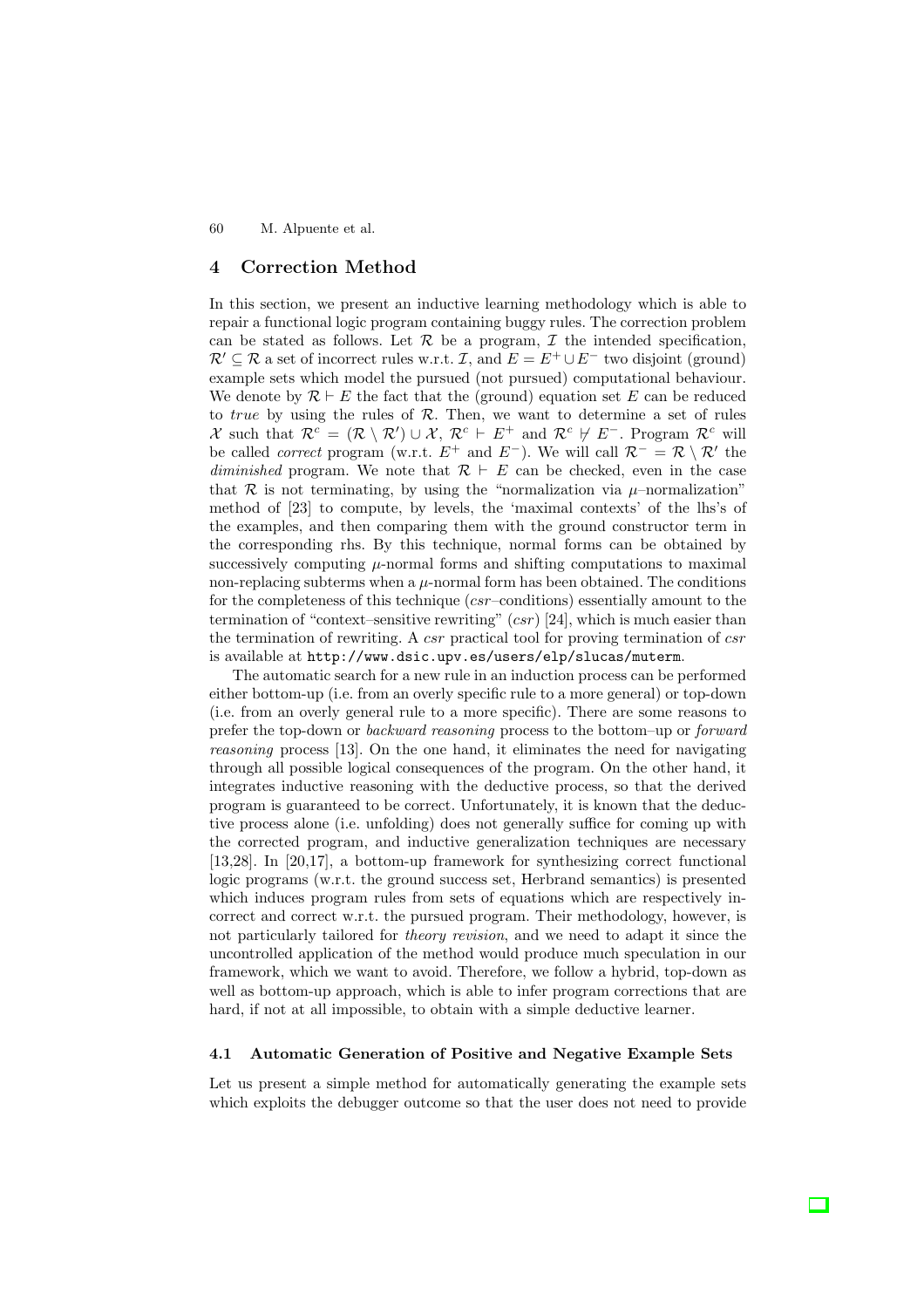error symptoms, evidences or other kind of information which would require a good knowledge of the program semantics that she probably lacks.

Consider the diminished program  $\mathcal{R}^-$ . Due to the absence of faulty rules in  $\mathcal{R}^-$ ,  $\mathcal{R}^-$  is already partially correct; however  $\mathcal{R}^-$  might be incomplete, as there can be equations which are covered in  $\mathcal{I}$ , but not in  $\mathcal{R}^-$ .

By applying the diagnosis method presented in Section 3, we are able to find out the sets of *uncovered* and *incorrect* equations w.r.t. an abstraction of the intended semantics, respectively  $E_1$  and  $E_2$ . Considering equations in  $E_1$ seems a sensible way for yielding *positive* examples (missing proofs which should be achieved by  $\mathcal{R}$ ). On the other hand, set  $E_2$  contains equations modeling erroneous behaviours, thus we can take them as *negative* examples.

Since  $E_1$  and  $E_2$  might contain non-ground equations, we find it useful to instantiate (a subset of) them in order to get ground positive/negative example sets  $E^+$  and  $E^-$ . This allows us to perform some standard optimizations based on term rewriting which are very satisfactory in practice. On the other hand, since program  $\mathcal R$  and specification  $\mathcal I$  might use different auxiliary functions, we only consider ground examples of the form  $l = d$  where l is a pattern and d is a constructor term. In this way, the inductive process becomes independent from the extra functions contained in  $\mathcal I$ , since we start synthesizing directly from data structures d. In order to achieve this, we normalize the term in the rhs of (the instantiated) examples. Finally, we disregard those examples which, after normalization, do not have a constructor term at the rhs.

#### **4.2 Specialization Operators**

Roughly speaking, *unfolding* a program R w.r.t. a rule r delivers to a new specialized version of  $R$  in which the rule r is replaced by new rules obtained from r by performing a narrowing step on the rhs or the conditional part of  $r$ .

**Definition 3 (unfolding).** Let R be a CTRS and  $r \equiv (\lambda \rightarrow \rho \Leftarrow C) \ll R$  be a *rule. Let*  $\{g \stackrel{\theta_i}{\leadsto}_{\varphi} (C'_i, \rho'_i = y)\}_{i=1}^n$  *be the set of all one-step narrowing derivations with strategy*  $\varphi$  *that perform an effective narrowing step for the goal*  $g \equiv (C, \rho =$ y) in R. Then,  $Unf^{\varphi}_R(r) = \{(\lambda \theta_i \rightarrow \rho'_i \Leftarrow C'_i)|i = 1...n\}$  *(that is, the derived*  $goal (C'_i, \rho'_i = y)$  *is different from g.* 

**Definition 4 (Unfolding operator).** *Let*  $\mathcal{R}$  *be a CTRS,*  $r \equiv \lambda \rightarrow \rho \Leftarrow C$  *be a rule in*  $\mathcal{R}$ . The Rule Unfolding *operator*  $\mathsf{U}_r^{\varphi}(\mathcal{R})$  *on*  $\mathcal{R}$  *w.r.t. r is defined by*  $\mathsf{U}_r^{\varphi}(\mathcal{R}) = \mathcal{R} \setminus \{r\} \cup Unf_{\mathcal{R}}^{\varphi}(r).$ 

As it has been proven in [4,5], for  $\varphi = inn$ , needed, unfolding using strategy  $\varphi$  preserves the semantics (even for the observable of computed answers) in  $I\!R_{\varphi}$ programs. When needed narrowing is considered, completeness is only guaranteed under the condition that expressions in the rule are not unfolded beyond their head normal form [5]. On the other hand, the absence of narrowable positions in the rule to be unfolded yields no specialization of  $r$ . We just get the removal of r from  $\mathcal R$ . Therefore, we use the following notion of "unfoldable rule".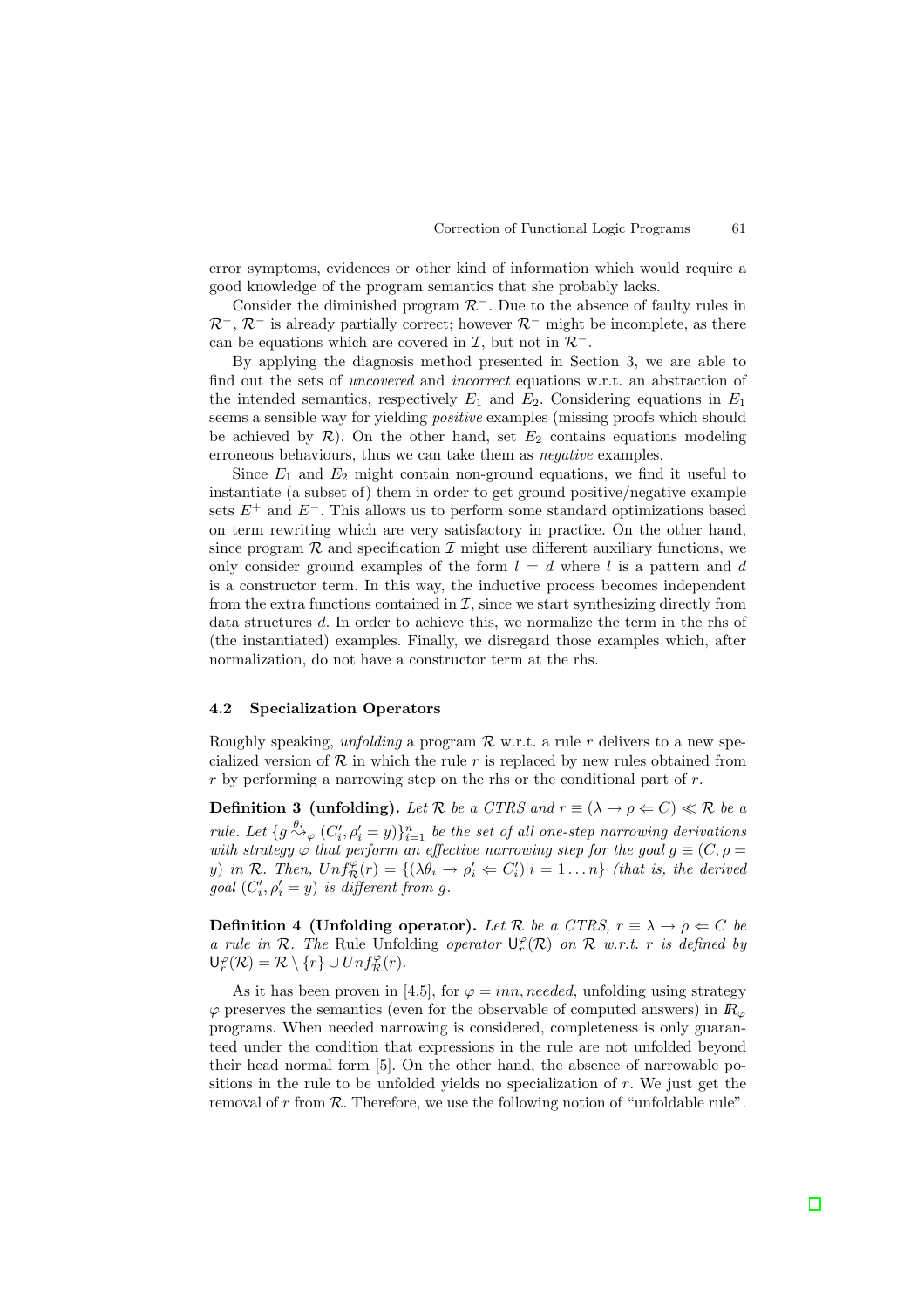**Definition 5.** *Let* R *be a CTRS,* r *be a rule in* R*. The rule* r *is* unfoldable *w.r.t.*  $\mathcal{R}$  if  $\mathsf{U}_r^{\varphi}(\mathcal{R}) \neq \mathcal{R} \setminus \{r\}$ . If  $\varphi = \text{needed}, \text{ we also require that } r \text{ is not unfolded}$ *beyond its head normal form.*

For the sake of simplicity, in the following we omit  $\varphi$  whenever this does not compromise readability. The *unfolding succession*  $\mathcal{S}(\mathcal{R}) \equiv \mathcal{R}_0, \mathcal{R}_1, \ldots$  of program R is defined as follows:  $\mathcal{R}_0 = \mathcal{R}, \mathcal{R}_{i+1} = \mathsf{U}_r(\mathcal{R}_i)$  where  $r \in \mathcal{R}_i$  is unfoldable.

### **4.3 Top-Down Correction Algorithm**

Following [9], the algorithm below works in two phases: the *unfolding phase* and the *deletion phase*. Roughly speaking, we first perform unfolding upon (arbitrarily selected) unfoldable rules, until we get a specialized version of the program  $\mathcal{R}$ where no negative example can be proven by applying only rules used in proofs of positive examples. The following definition is auxiliary.

**Definition 6.** *Given*  $\mathcal{D}: g \equiv g_1 \stackrel{r_1}{\rightarrow} g_2 \stackrel{r_2}{\rightarrow} \dots \stackrel{r_n}{\rightarrow} g_n$ , the sequence  $\langle r_1, r_2, \dots, r_n \rangle$ *is called the* rewriting rule sequence *of*  $D$ *. The set*  $OR(D) = \{r_1, r_2, \ldots, r_n\}$  *is called the set of* occurring rules *of* D*.*

Given an equation  $e$ , let  $\mathcal{D}^{\varphi}_\mathcal{R}(e)$  denote the successful rewrite sequence which proves  $e$  in program  $R$  (if it exists) by using a normalizing rewriting strategy for the class  $\mathbb{R}_{\varphi}$ . The key idea of the algorithm is thus applying unfolding until we get a specialized program  $\mathcal{R}_i$  satisfying that, for each  $e^- \in E^-$  there exists a rule  $r \in \text{OR}(\mathcal{D}^{\varphi}_{\mathcal{R}_i}(e^-))$  such that, for each example  $e^+ \in E^+$ ,  $r \notin \text{OR}(\mathcal{D}^{\varphi}_{\mathcal{R}_i}(e^+))$ . Now, since the rules which only contribute to the proof of negative examples are useless, in the subsequent phase we just remove these rules from the specialized program  $\mathcal{R}_i$ . By *discriminable rule* of  $\mathcal{R}_i$  we mean an unfoldable rule of  $\mathcal{R}_i$ which occurs in the proof of, at least, one positive and one negative example.

**Algorithm**  $TD-Corrector(\mathcal{R}, \mathcal{I})$  $(E^+, E^-)=$ GenerateExampleSets $(\mathcal{R}, \mathcal{I})$  $\textbf{if} \ \mathcal{R} \not \vdash E^+ \ \textbf{then } \text{halt}$ {Unfolding phase} **let**  $i = 0$ ;  $\mathcal{R}_0 = \mathcal{R}$ **while**  $\exists e^- \in E^-$  s.t.  $\forall r (r \in \text{OR}(\mathcal{D}_{\mathcal{R}_i}(e^-)) \Rightarrow \exists e^+ \in E^+$  s.t.  $r \in \text{OR}(\mathcal{D}_{\mathcal{R}_i}(e^+))$  **do select** a discriminable rule  $r \in OR(\mathcal{D}_{\mathcal{R}_i}(e^-))$  of  $\mathcal{R}_i$ **let**  $\mathcal{R}_{i+1} = \mathsf{U}_r(\mathcal{R}_i); i = i+1$ **end while** {Deletion phase} for each  $e^- \in E^- \,$  do **let**  $\mathcal{R}_{i+1} = \mathcal{R}_i \setminus \{r\}$ , where  $r \in \text{OR}(\mathcal{D}_{\mathcal{R}_i}(e^-)) \wedge \forall e^+ \in E^+ \ r \notin \text{OR}(\mathcal{D}_{\mathcal{R}_i}(e^+))$ **let**  $i = i + 1$ **end for let**  $\mathcal{R}^c = \mathcal{R}_i$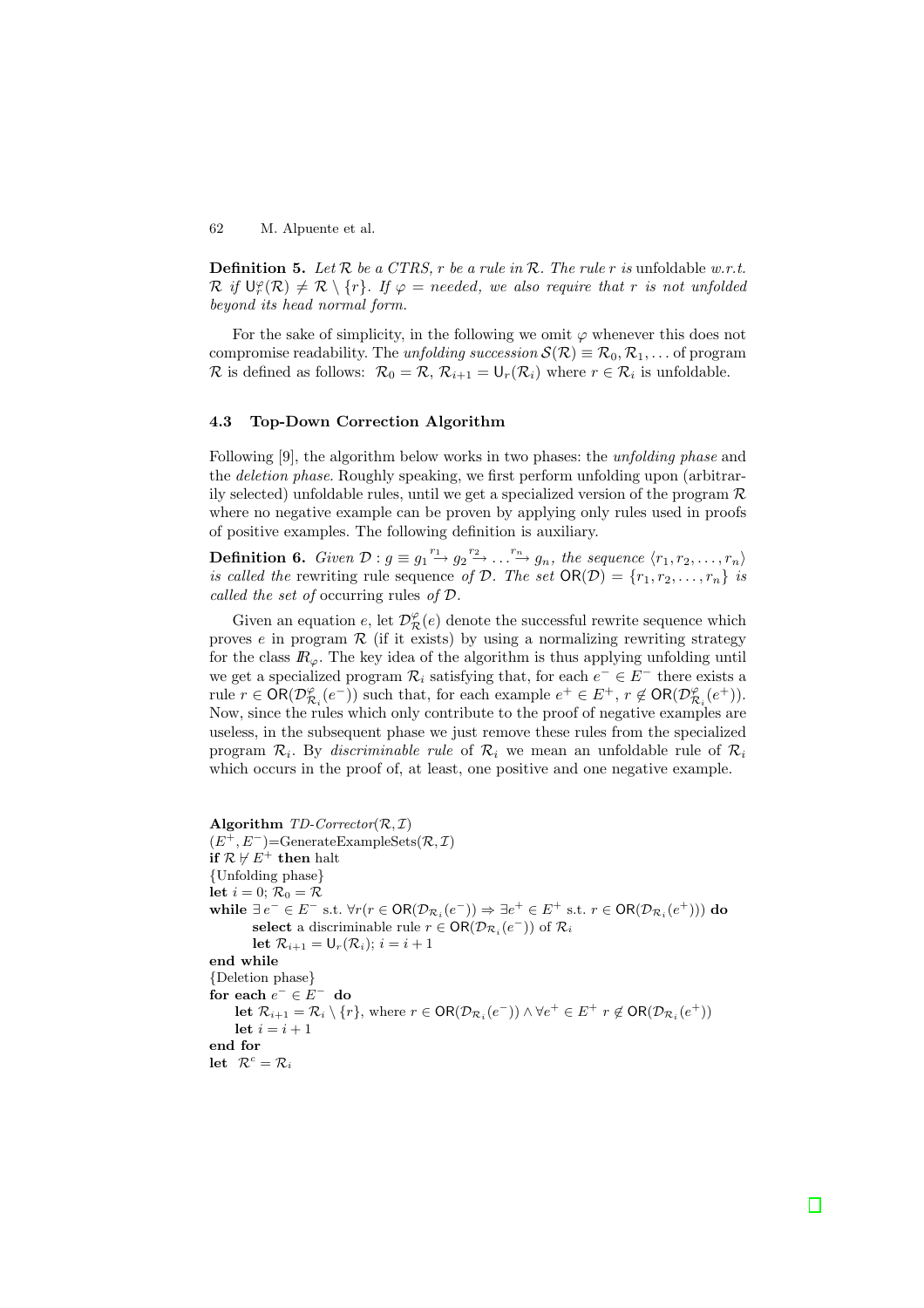*Example 2.* Consider again the program  $\mathcal R$  and specification  $\mathcal I$  of example 1, with the example sets for learning function *od*. Since the rewriting proof for the negative example  $od(s^2(0)) = true \in E^-$  uses the rule  $od(s(X)) \to od(X)$ (either with  $\varphi = inn$  or  $\varphi = needed$ ), which is also used in the proofs of positive examples, we enter the main loop. By unfolding  $od(s(X)) \rightarrow od(X)$  we get  $\mathcal{R}_1 = \{od(0) \rightarrow true, od(s(0)) \rightarrow true, od(s^2(X)) \rightarrow od(X) \}$ . Now we enter the deletion phase which purifies  $\mathcal{R}_1$  by removing the rule  $od(0) \rightarrow true$  that only occurs in the proof of a negative example, thus producing the expected correction shown in Section 1.

Example 2 allows us to clarify the differences between the preliminary correction algorithm in [2] and the one in this paper. The algorithm in [2] was based on unfolding the rules which incorrectly cover the negative examples. In our example, this could result in trying to unfold the rule  $od(0) \rightarrow true$ , which is fruitless, whereas the new correction procedure does consider any discriminable rule for unfolding, which is generally needed in order to achieve the desired correction.

We prove the correctness of the top-down correction algorithm in two steps: first we show that, provided that  $\mathcal R$  covers  $E^+$ , the unfolding phase produces a specialized version  $\mathcal{R}'$  of  $\mathcal{R}$  (still covering  $E^+$ ) such that, for each negative example, there is a rule occurring in the corresponding proof which is not used in the proof of any of the positive examples. Next, we demonstrate that the deletion phase yields a corrected version of R covering  $E^+$  and not covering  $E^-$ .

The following proposition states our first result: by a suitable finite number of applications of the unfolding operator to a program in  $\mathbb{R}_{\varphi}$ , we get a specialized version such that, in any successful rewriting derivation of a negative example, there occurs a rule that is not applied in any successful rewriting derivation for the positive examples under the same strategy. A condition is necessary for proving this result: no negative/positive couple of the considered examples can have the same rewriting rule sequence, as shown in the following counterexample.

*Example 3.* Consider the program  $\mathcal{R} = \{f(X) \to g(X), g(X) \to 0\}$  with example sets  $E^+ = \{f(a) = 0\}, E^- = \{f(b) = 0\}.$  Then  $f(a) = 0$  and  $f(b) = 0$ are proven by using the same rewriting rule sequence (using any of the considered rewriting strategies). By applying the top–down algorithm, we unfold rule  $f(X) \to g(X)$ , which produces the outcome  $\mathcal{R}_1 = \{f(X) \to 0, g(X) \to 0\}$ which cannot be purified (by using the rule deletion operator) as removing rule  $f(X) \to 0$  in order to get rid of  $E^-$  would cause losing  $E^+$ .

**Proposition 1.** Let  $\varphi$  be a normalizing rewriting strategy for  $\mathbb{R}_{\varphi}$  and  $\mathcal{R}$  be a *program in*  $\mathbb{R}_{\varphi}$ . Let  $E^+$  (resp.  $E^-$ ) be a set of positive (resp. negative) examples. *If there are no*  $e^+ \in E^+$  *and*  $e^- \in E^-$  *which can be proven in*  $\mathcal R$  *by using the same rules sequence, then, for each unfolding succession*  $S(\mathcal{R})$ *, there exists* k *such that*  $\forall e^- \in E^- \exists r \in OR(\mathcal{D}_{\mathcal{R}_k}(e^-))$  *s.t. r is not discriminable* 

We note that Proposition 1 holds for every unfolding succession of the original program; this implies that the rule to be unfolded at each unfolding step can be arbitrarily selected, provided that it is discriminable. Moreover, the termination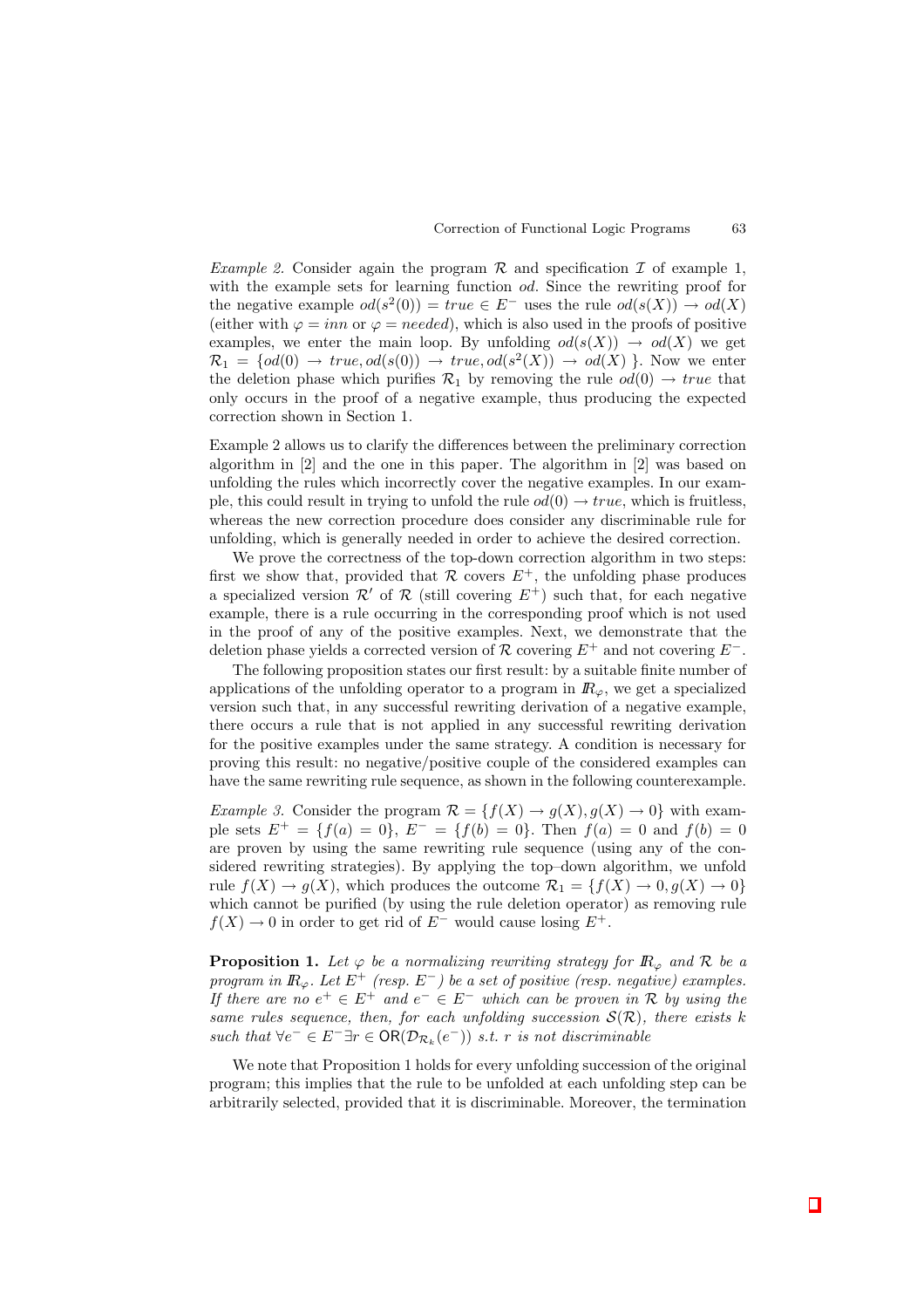of the unfolding phase is granted by the finite number  $k$  of applications of the unfolding operator that we need to obtain specialization  $\mathcal{R}_k$ .

After the unfolding phase, the refutation of every negative example contains a rule from  $\mathcal{R}_k$  not occurring in the proof of any positive example, thus we can safely remove this rule without jeopardizing completeness. The deletion phase purifies  $\mathcal{R}_k$  and yields correctness w.r.t. both positive and negative examples.

**Theorem 2 (Correctness).** Let  $\mathcal{R} \in \mathbb{R}_{\varphi}$  which satisfies the csr conditions,  $E^+$  *and*  $E^-$  *be two sets of examples such that*  $\mathcal{R} \vdash E^+$ *. If the rewriting rule sequences for*  $e^+ \in E^+$  *and*  $e^- \in E^-$  *are different, then the TD-Corrector algorithm yields a correct specialization of*  $\mathcal{R}$  *w.r.t.*  $E^+$  *and*  $E^-$ .

As in other approaches for example-guided program correction, the above result does not generally imply that a correction for the wrong program  $\mathcal{R}$  w.r.t. the intended semantics is obtained as the outcome of the top-down correction algorithm (that is, a program  $\mathcal R$  with the same semantics of  $\mathcal I$ , up to the extra auxiliary function symbols which might appear in  $\mathcal{I}$ ), under the conditions required for the correctness of the algorithm, but it might happen that the output program is only correct w.r.t.  $E^+$  and  $E^-$ . Therefore, derived programs would be newly diagnosed for correctness at the end.

## **5 Improving the Algorithm**

In the following, we propose a bottom-up correction methodology which we smoothly combine with the deductive one in order to correct programs which do not fulfil the applicability condition (over–generality). Therefore, the methodology just consists of applying a bottom-up pre–processing to "generalize" the initial wrong program, before proceeding to the top-down correction.

### **5.1 Bottom-up Generation of Overly General (Wrong) Programs**

We propose a methodology which is based on extending the original program with new rules, so that the entire set  $E^+$  succeeds w.r.t. the generalized program, and hence the top-down corrector can be effectively applied.

Our generalization method is based on a simplified version of the bottomup technique for the inductive learning of functional logic programs developed by Ferri, Hernández and Ramírez [17] which is able to produce an intensional description (expressed by a functional logic program) of a set of ground examples. The algorithm is also able to introduce functions, defined as a background theory, in the inferred intensional description (see [17,20] for details). In the following we recall the definitions of *restricted generalization* and *inverse narrowing* which are the heart of the bottom-up procedure of [17,20]. The former allows to generalize program rules, the latter is needed to introduce defined symbols in the right hand sides of the synthesized rules.

**Definition 7 (Generalization operator).** The rule  $r' \equiv (s' \rightarrow t' \leftarrow C')$  is a restricted generalization *of*  $r \equiv (s \rightarrow t \leftarrow C)$  *if there exists a substitution*  $\theta$  *such*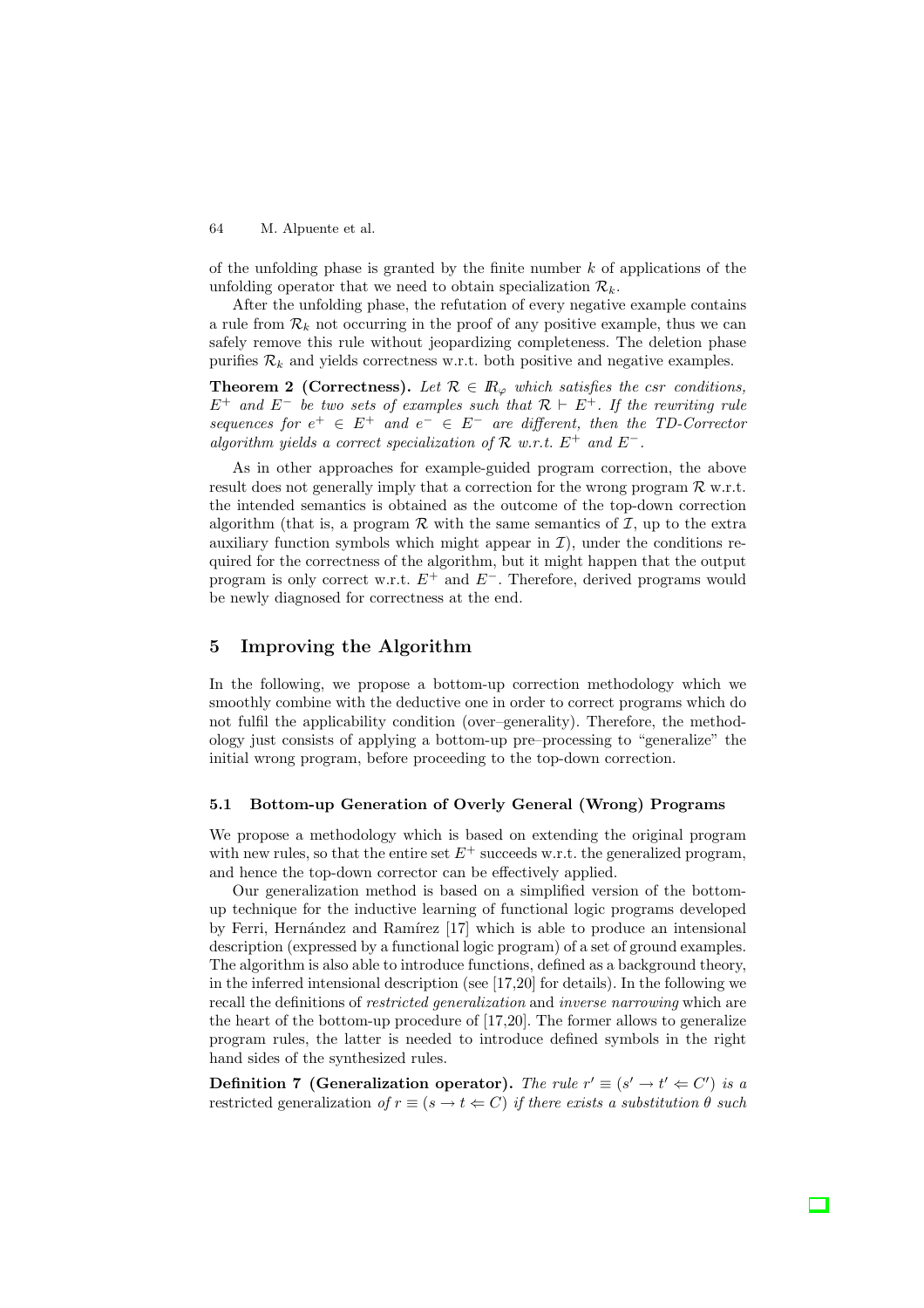*that (i)*  $\theta(r') \equiv r$ ; *(ii)*  $Var(t') \subseteq Var(s')$ . The generalization operator RG(r) *is defined as follows:*  $RG(r) = \{r'|r' \text{ is a restricted generalization of r\}.$ 

**Definition 8 (Inverse narrowing operator).** The rule  $r \equiv s \rightarrow t \Leftarrow C$ reversely narrows *into*  $r' \equiv s \rightarrow t' \Leftarrow C'$  (*in symbols*  $r \stackrel{u,r'',\theta}{\leftrightarrow} r'$ ) *iff there exist a position*  $u \in O(t)$  *and a rule*  $r'' \equiv \lambda \rightarrow \rho \Leftarrow C''$  *such that (i)*  $\theta = mgu(t_{|u}, \rho)$ ;  $(ii)$   $t' = (t[\lambda]_u)\theta$ *;*  $(iii)$   $C' = (C'', C)\theta$ *. The* inverse narrowing *operator*  $INV(r, r'')$  *is given by:*  $\text{INV}(r, r'') = \{r' \mid r \stackrel{u, r'', \theta}{\longleftrightarrow} r' \text{ and extra-variables in the rhs of } r' \}$ 

*are instantiated to variables in the rhs of* r}.

The extra instantiation of variables in the rhs of the derived rules is necessary, since inverse narrowing considers the rules oriented reversely and hence extravariables might be introduced in the synthesized rules, which is not allowed.

The following definitions are helpful for discerning the overspecialized program rules.  $Def_{\mathcal{R}}(f)$  is the set of rules in  $\mathcal{R}$  needed to define a function f. This might be computed by constructing a functional dependency graph of the program  $R$  and by statically analyzing it. Given a set  $E$  of positive examples,  $Res_f(E)$  denotes the restriction of E to the set of f-rooted examples (that is, examples of the form  $f(\tilde{t}) = d$ ). We say that a function definition  $Def_{\mathcal{R}}(f)$  is *overspecialized* w.r.t. the set of positive examples  $E^+$ , if there exists  $e \in Res_f(E^+)$ which is not covered by  $Def_{\mathcal{R}}(f)$ . An incorrect rule belonging to an overspecialized function definition is called *overspecialized* rule.

The generalization algorithm in its initial phase discovers all function definitions which are overspecialized, by computing the subset of f-examples not provable in  $\mathcal R$  (and hence not provable by the corresponding function definition). Then, overspecialized rules are deleted from  $R$ . Now, applying generalization and inverse narrowing operators, starting from the positive examples, we try to reconstruct the missing part of the code, that is, we synthesize a functional logic program A such that  $\mathcal{R}\cup\mathcal{A}\setminus\{r\in\mathcal{R}\mid r\text{ is overspecialized}\}\$ allows us to derive the entire  $E^+$ . At the end, we get an overly general hypothesis to which the topdown corrector can be applied for repairing (incorrectness) bugs on the derived overly general faulty rules.

The bottom-up synthesis algorithm firstly generates a set  $P_H$  (Program Hypothesis set) which consists of unary programs associated with the restricted generalizations of  $E^+$ , that is,  $P_H = \{\{r\} \mid r \in \text{RG}(s \to t), s = t \in E^+\}$ . Then it enters a loop in which, by means of INV and RG operators, new programs in  $P_H$ are produced. The algorithm leaves the loop when an "optimal" solution, which covers  $E^+$  entirely, has been found in  $P_H$ , or a maximal number of iterations is reached. In the latter case no solution might be found.

Due to the huge search space which this method involves, some heuristics must be implemented to guide the search. Following [20], *Minimum Description Length*<sup>1</sup> (MDL) and *Covering Factor*<sup>2</sup> criteria could be taken into consideration,

$$
^{2} CovF(E) = card({e \in E | \mathcal{R} \vdash e}) / card(E).
$$

<sup>&</sup>lt;sup>1</sup> length(e) =  $1+n_v/2+n_f$ , where  $n_v$  and  $n_f$  are the number of variables and functors in the rhs of e.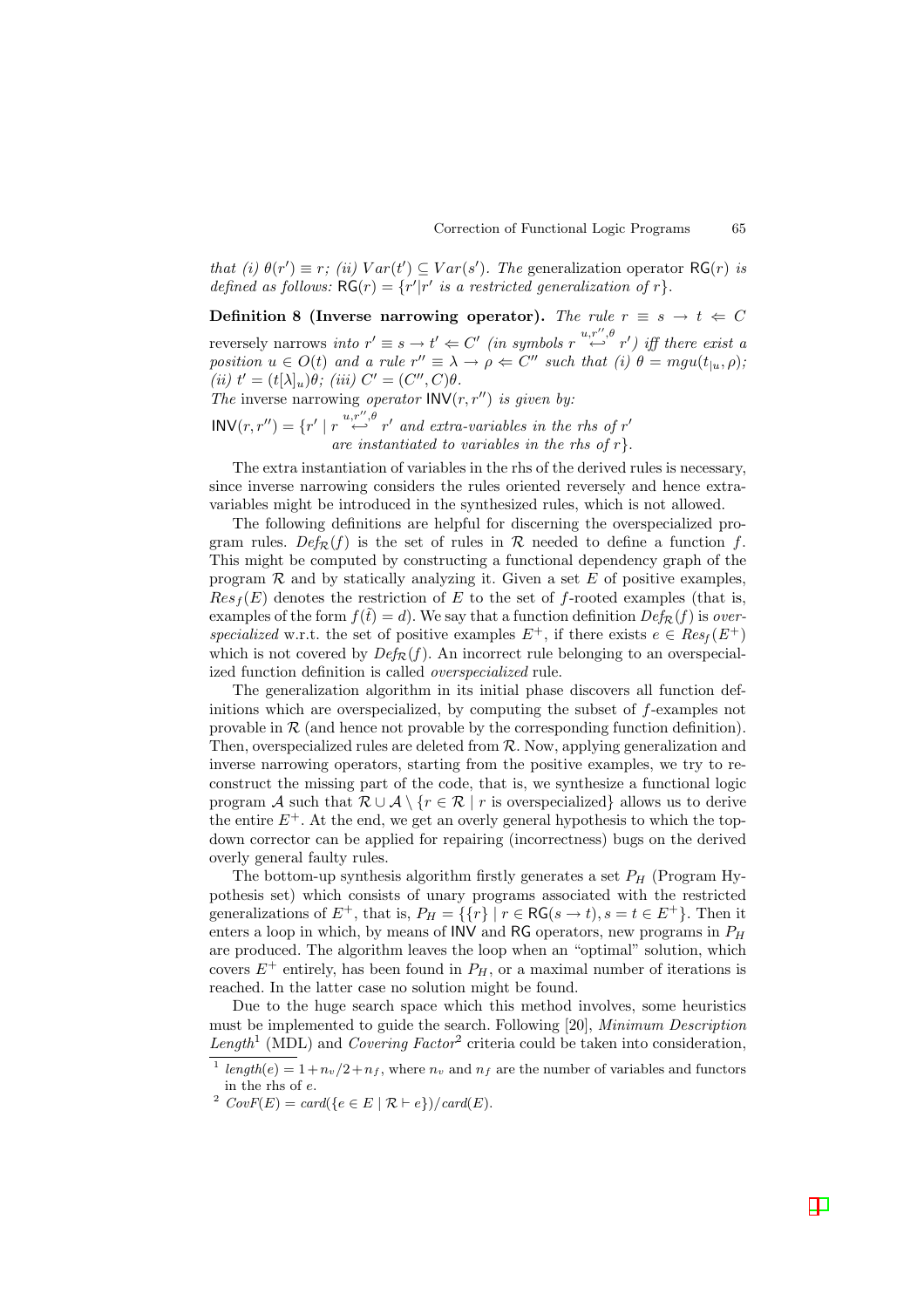so that inverse narrowing steps are only performed among the best programs and equations w.r.t. these criteria. Moreover, by means of MDL and Covering Factor, only the most concise programs are selected during the induction process. The notion of *Optimality* w.r.t. programs and equations could be defined as a linear combination of these two criteria. For a full discussion see [20]. A detailed description of the algorithm can be retrieved in [1]. Let us consider an example, in which we only pinpoint the relevant outcomes for the sake of clarity.

*Example 4.* Consider the following (wrong) program and the specification

$$
\mathcal{R} = \{ \text{ \textit{playdice}(X) \rightarrow double}(\text{winface}(X)), \text{dd}(0) \rightarrow 0, \text{dd}(s(X)) \rightarrow \text{dd}(X)), \text{ \textbf{winface}(s(X)) \rightarrow s}(\text{winface}(X)), \text{winface}(0) \rightarrow 0 \}
$$

$$
\mathcal{I} = \{ \quad playdice(X) \rightarrow dd(winface(X)), dd(X) \rightarrow sum(X, X), \\ sum(X, 0) \rightarrow X, sum(X, s(Y)) \rightarrow s(sum(X, Y)), \\ winface(s(0)) \rightarrow s(0), winface(s(s(0))) \rightarrow s(s(0)) \}.
$$

Program rules marked in boldface are signalled as incorrect by the diagnosis system. The example generation procedure described in Section 4.1 produces:

$$
E^{+} = \{ \text{ \textit{playdice}}(s^{2}(0)) = s^{4}(0), \text{ \textit{playdice}}(s(0)) = s^{2}(0), \text{ \textit{dd}}(s^{4}(0)) = s^{8}(0),
$$
\n
$$
\text{ \textit{dd}}(s^{3}(0)) = s^{6}(0), \text{ \textit{dd}}(s^{2}(0)) = s^{4}(0), \text{ \textit{dd}}(s(0)) = s^{2}(0),
$$
\n
$$
\text{ \textit{dd}}(0) = 0, \text{ \textit{winface}}(s^{2}(0)) = s^{2}(0), \text{ \textit{winface}}(s(0)) = s(0) \}.
$$

The analysis for dd and winface determines that dd is overspecialized. The generalization algorithm removes the rule  $dd(s(X)) \to dd(X)$ . Note that rule  $dd(s(0)) \rightarrow s^2(0)$  inversely narrows to rule  $r_{dd} \equiv dd(s(0)) \rightarrow s^2(dd(0))$  by using rule  $dd(0) \rightarrow 0$ . The following restricted generalizations of rule  $r_{dd}$  are computed:  $dd(s(0)) \rightarrow s^2(dd(0)), \quad dd(s(X)) \rightarrow s^2(dd(0)), \quad dd(s(X)) \rightarrow s^2(dd(X)).$ Now, when the third rule is added to the background knowledge, all the examples in  $E^+$  are covered. Thus, the following overly general definition, which feeds the top-down corrector in order to repair the remaining errors, is delivered

$$
\mathcal{R} = \{ \text{ \textit{playdice}(X)} \rightarrow \textit{dd}(\textit{winface}(X)), \textit{dd}(0) \rightarrow 0, \textit{dd}(s(X)) \rightarrow s(s(\textit{dd}(X)))) \},
$$
  

$$
\textbf{winface}(s(X)) \rightarrow s(\textbf{winface}(X)), \textbf{winface}(0) \rightarrow 0 \}.
$$

### **6 Automated Correction System**

A prototypical implementation of our methodology and a full experimental evaluation are available at http://www.dsic.upv.es/users/elp/soft.html. We have improved the preliminary debugging system Buggy by adding the new features. The current implementation, called Nobug, is now able to compute sets of positive and negative examples by using the methodology described in Section 4.1. Besides, we have developed a full implementation of the top-down correction method based on example-guided unfolding for the leftmost-innermost narrowing strategy. We are currently implementing the lazy version of the algorithm. The bottom-up synthesis method has not been integrated into the Nobug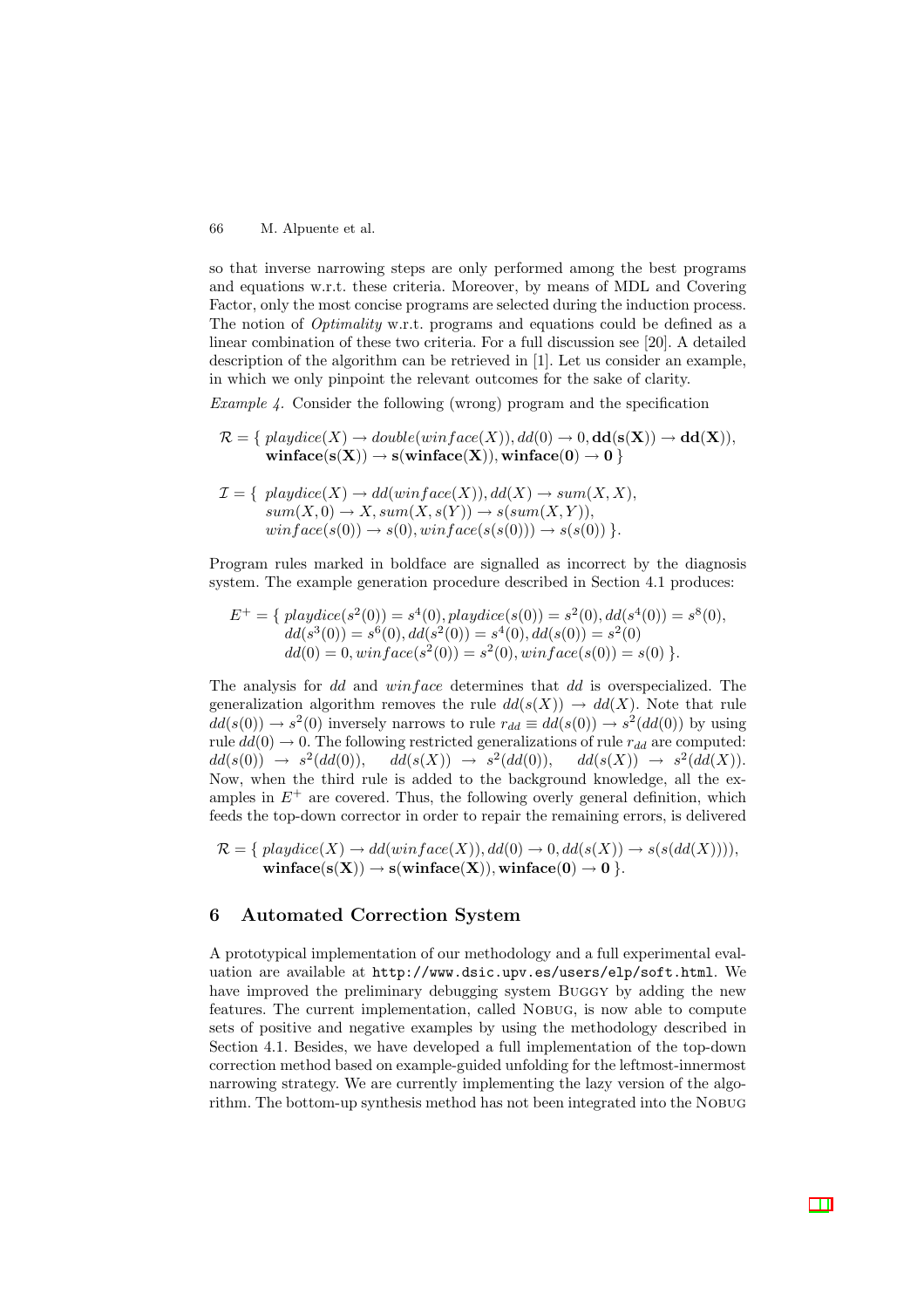system yet. Hence, in order to compute our benchmarks also for initially overspecialized programs, we used the inductive functional logic system FLIP[16].

We have performed some tests by means of our top-down corrector and the bottom-up learner FLIP, in order to repair overly general as well as overspecialized functional logic programs. We have taken into account programs on several domains: naturals, lists and finite domains. In order to systematize the generation of the benchmarks, we have slightly modified correct programs in order to obtain wrong program mutations. We were able to successfully repair incorrect mutations, achieving, in many cases, a correction both w.r.t. the example sets and the intended program semantics.

### **7 Conclusions**

In this paper we have proposed a new methodology for synthesizing (partially) correct functional logic programs which complements the diagnosis method we developed previously in [6,2]. Our methodology is based on the combination, in a single framework, of a diagnoser [6,2] which identifies those parts of the code containing errors, together with a program learner which, once the bug has been located in the program, tries to repair it starting from evidence examples (uncovered as well as incorrect equations) which are essentially obtained as an outcome of the diagnoser. We follow a hybrid, *deductive* (top-down) as well as *inductive* (bottom-up) approach, which is able to infer program corrections that are hard to obtain with a simple (pure deductive or inductive) program learner. We plan to generalize the framework to other paradigms as future work.

Finally, we want to emphasize that this framework supersedes the preliminary approach of [2]. In [2], recursive definitions were sometimes impossible to repair, and no automated correction is provided for overspecialized programs either, whereas the new methodology in this paper overcomes both drawbacks.

### **References**

- 1. M. Alpuente, D. Ballis, F. J. Correa, and M. Falaschi. Correction of Functional Logic Programs. Technical report, DSIC-II/23/02, UPV, 2002. Available at URL: http://www.dsic.upv.es/users/elp/papers.html.
- 2. M. Alpuente, F. J. Correa, and M. Falaschi. Debugging Scheme of Functional Logic Programs. In *Proc. of WFLP'01*, vol. 64 of *ENTCS*, 2002.
- 3. M. Alpuente, F. J. Correa, M. Falaschi, and S. Marson. The Debugging System buggy. Technical report, UPV, 2001. Available at URL: http://www.dsic.upv.es/users/elp/soft.html.
- 4. M. Alpuente, M. Falaschi, G. Moreno, and G. Vidal. Safe folding/unfolding with conditional narrowing. In Proc. ALP'97, pp. 1–15. Springer LNCS 1298, 1997.
- 5. M. Alpuente, M. Falaschi, G. Moreno, and G. Vidal. A Transformation System for Lazy Functional Logic Programs. In Proc. of FLOPS'99, pp. 147–162. Springer LNCS 1722, 1999.
- 6. M. Alpuente, F. Correa, and M. Falaschi. Declarative Debugging of Funtional Logic Programs. In Proc. of WRS'01, vol. 57 of ENTCS, 2001.